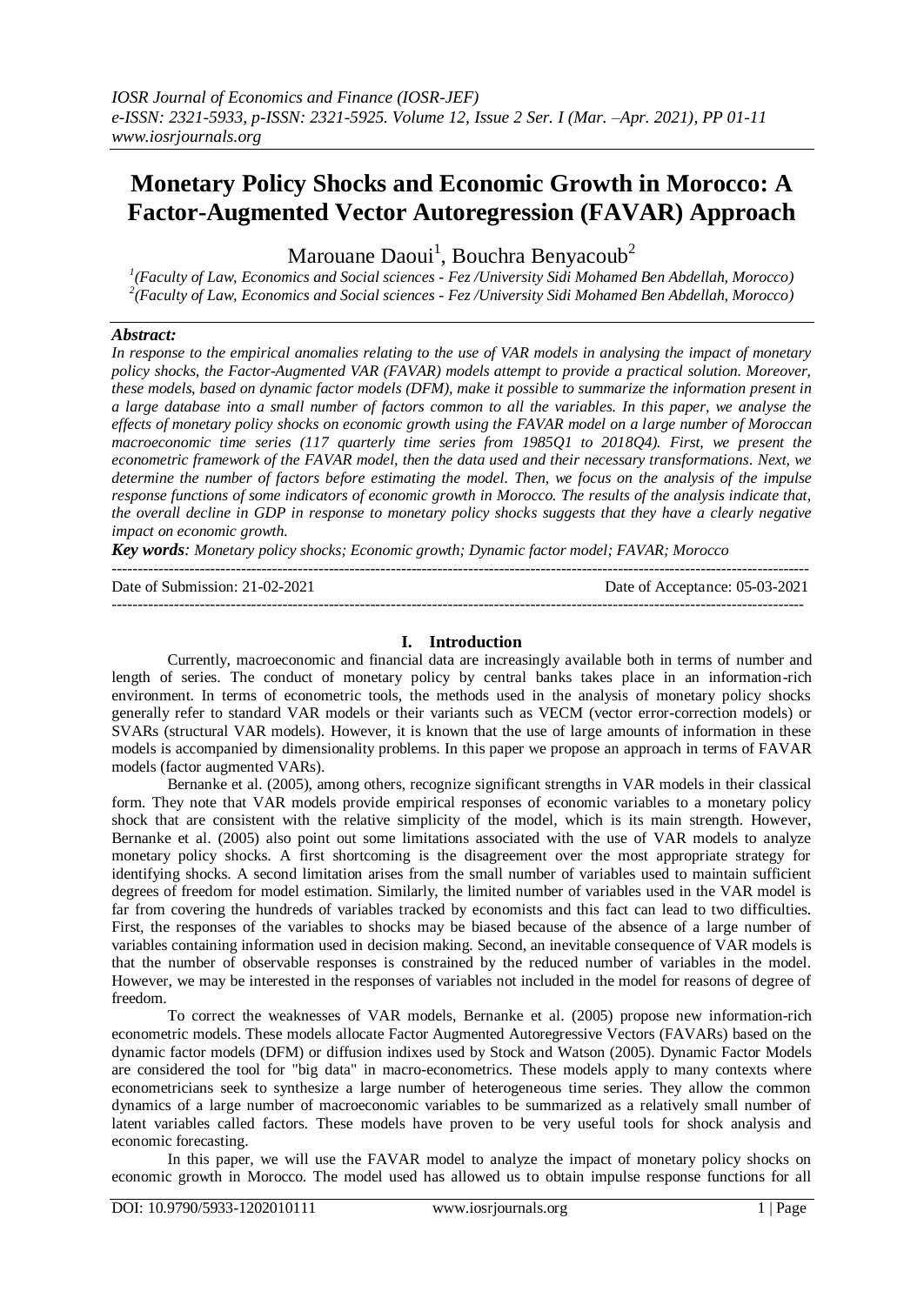indicators in the macroeconomic data set used (117 quarterly series from 1985: Q1 to 2018: Q4) in order to have a more realistic and complete representation of the impact of monetary policy shocks on the Moroccan economy. However, in our analysis, we were interested only in the main indicators of economic growth in Morocco.

#### **II. Econometric framework of the FAVAR model**

#### **2.1 Dynamic and static forms:**

Bernanke et al. (2005) mention that the factors will allow us to model certain concepts that are difficult to identify using one or two variables. Indeed, we will consider a number  $M$  of observable variables contained in the vector  $Y_t$  and K "factors" contained in the vector  $f_t$ , the dynamics of the economy is modelled by the following vector augmented factor model (FAVAR) :

$$
\begin{bmatrix} f_t \\ Y_t \end{bmatrix} = \gamma(L) \begin{bmatrix} f_{t-1} \\ Y_{t-1} \end{bmatrix} + \nu_t \quad : \forall \ t = 1, \dots, T \tag{1}
$$

This Where  $\gamma(L)$  is a polynomial matrix including P lags and  $\nu_t$  is a vector of containing the statistical innovations of null mean. The factors  $f_t$ , representing aggregate economic concepts, are by definition non-observable. However, we can consider a panel of  $N$  observable and informative economic series included in the  $X_t$  vector where  $N \gg K$  and  $N \gg M$  such that :

$$
X_t = \lambda_f(L)f_t + \lambda_Y Y_t + e_t \qquad ; \quad \forall \ t = 1, ..., T \tag{2}
$$

Where  $\lambda_f(L)$  is a polynomial matrix including S lags and  $e_t$  is a  $[N \times 1]$  vector containing the statistical innovations of mean zero. The observable series of  $X_t$ , which can number in the tens or hundreds, share a common component described by the factors of  $f_t$  and  $Y_t$  and an idiosyncratic part represented by the residuals  $e_t$ . The factors of  $f_t$  and  $Y_t$  are considered orthogonal to the residuals of  $e_t$ . The residuals can be temporally correlated with the residuals of other variables, but the correlation should be limited. Under this assumption, the form of the FAVAR is called "approximated" (Stock and Watson, 2005). The aim is therefore to observe the responses of certain macroeconomic variables contained in  $X_t$  to structural shocks associated with the variables in  $Y_t$ . However, in order to estimate the factors, we must first transform the dynamic form into a static form.

As noted by Stock and Watson (2005), every FAVAR model has a static representation in which there are  $R$  static factors contained in the  $F_t$  vector that represent the present and past values of the K dynamic factors. In other words, if  $\lambda_f(L)$  in the equation (2) has S lags, then there will be  $R = K \times (S + 1)$  static factors such as  $F_t = [f_t f_{t-1} ... f_{t-s}]$ . Based on equations (1) and (2), the static form of the FAVAR model is described by the following two equations:

$$
X_t = \Lambda_F F_t + \Lambda_Y Y_t + E_t \qquad : \quad \forall \ t = 1, ..., T \tag{3}
$$

$$
\begin{bmatrix} F_t \\ Y_t \end{bmatrix} = \Gamma(L) \begin{bmatrix} F_{t-1} \\ Y_{t-1} \end{bmatrix} + V_t \quad : \forall \ t = 1, \dots, T \tag{4}
$$

Where  $F_t$  is a vector of size  $[R \times 1]$  containing the R static factors and  $\Gamma(L)$  a polynomial matrix with L lags. The residuals  $E_t$  and  $V_t$  are zero means.

To summarize, the dynamics of the economy and the transmission mechanisms are modelled by the FAVAR model of the equation (4). This FAVAR model allows the use of observable series contained in  $Y_t$ . These series are considered observable factors because they intervene directly in the dynamics of the economy to impact all economic variables. These series are supplemented by the non-observable factors  $F_t$  modelling economic concepts plus "diffuse". The equation (3) indicates that many of the economic series included in  $X_t$ are influenced by these factors, which represent the common component shared by the variables in  $X_t$ . This last equation will allow us to estimate the non-observable factors.

#### **2.2 Estimation and identification of shocks:**

Although the static factors  $F_t$  are not observable, the equation (4) will allow us to estimate them. Two estimation methods are generally used: the first is based on principal component estimation (PCA), the second is based on Bayesian likelihood estimation. However, the two-step PCA method has the non-negligible advantage of being non-parametric. Bernanke et al. (2005) propose to estimate unobservable factors in two steps. The first step is to estimate the non-observable factors from the equation (3). The second step consists in estimating the FAVAR of the equation (4).

Concerning the identification of structural shocks, the aim is to observe the responses of variables  $X_t$  to shocks associated with observable factors  $Y_t$ . However, the VAR model residuals of the equation (4) represent statistical innovations and not structural shocks. To identify the latter, let us write the structural form of the VAR model of equation (4):

$$
\Phi\begin{bmatrix} F_t \\ Y_t \end{bmatrix} = \Theta(L) \begin{bmatrix} F_{t-1} \\ Y_{t-1} \end{bmatrix} + U_t \quad \forall \ t = 1, \dots, T
$$
\n(5)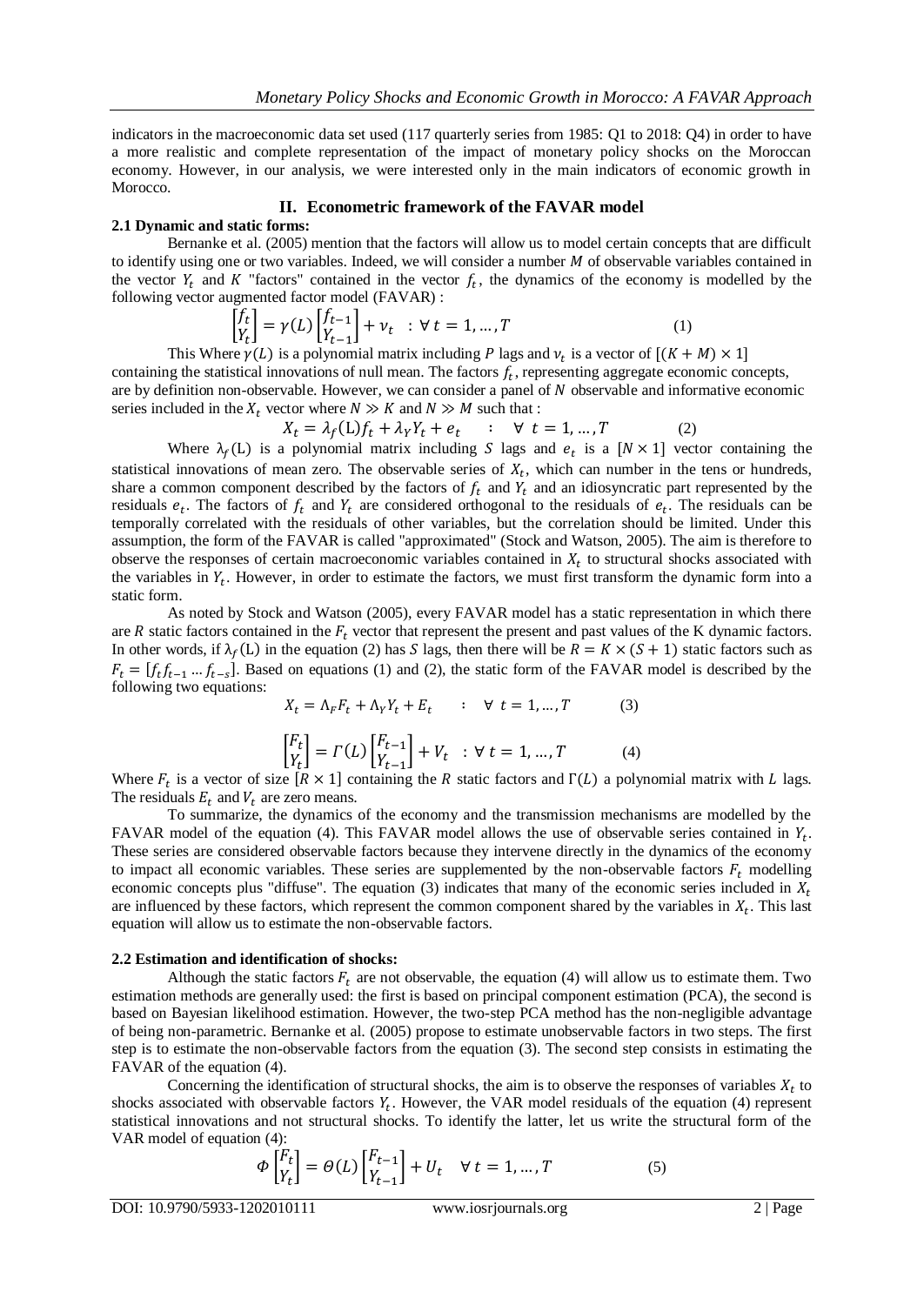Where  $U_t$  is a vector that contains the structural shocks such that their variance covariance matrix is equal to I; the unit matrix. From VAR models (equations 1 and 4), we can deduce:

$$
U_t = \Phi V_t \qquad \forall \ t = 1, ..., T \tag{6}
$$

To compute  $\Phi$ , we will apply a Cholesky decomposition to the variance covariance matrix  $\Sigma$  of the residuals  $V_t$ is equal to :  $\Sigma = E(V_t V_t') = \Phi^{-1} E_t (U_t U_t') \Phi^{-1} = \Phi^{-1} \Phi^{-1}$ . The latter allowing us to retrieve a lower triangular matrix  $\Phi^{-1}$ .

From equations (3), (4) and (6), we can calculate the moving average representation of  $X_t$  which is:  $X_t = \Lambda[I - \Gamma(L)]^{-1} \Phi^{-1} U_t + E_t$  $\forall t = 1, ..., T$  (7)

From this representation, we will be able to study the responses of the variables  $X_t$  to a structural shock  $U_t$ .

## **III. Empirical application**

## **3.1 Data and transformations:**

As mentioned above, our database consists of 117 quarterly time series from 1985:Q1 to 2018:Q4. The variables used come mainly from monetary reports and statistics from Bank Al-Maghrib (BM), statistics from the Office of the High Commissioner for Planning (HCP), the Exchange Office (OC), the Casablanca Stock Exchange (BVC) and the International Financial Statistics of the International Monetary Fund (IMF). The different series are listed by category in Table (1), the full list of which is presented in Appendix. Due to the unavailability of certain variables at a quarterly frequency, the annual series have been quarterlyized, as have the monthly series.

| #              | <b>Categories</b>                             | Number of<br>series | <b>Frequency</b>                             | <b>Source</b>           |
|----------------|-----------------------------------------------|---------------------|----------------------------------------------|-------------------------|
| $\mathbf{1}$   | Gross Domestic Product by Industry, base 2007 | 21                  | A: [1985 - 2006]<br>$Q: [2007Q1 - 2018Q4]$ . | <b>HCP</b>              |
| 2              | Domestic production by industry, base 2007    | 16                  | A: [1985 - 2018]                             | <b>HCP</b>              |
| 3              | Gross National Disposable Income, base 2007   | 7                   | A: [1985 - 2006]<br>Q: [2007Q1 - 2018Q4].    | <b>HCP</b>              |
| $\overline{4}$ | Gross National Expenditure                    | $\overline{4}$      | A: [1985 - 2018]                             | <b>BM</b>               |
| 5              | Final consumption expenditure                 | 9                   | A: [1985 - 2018]                             | IMF<br><b>HCP</b>       |
| 6              | Investments                                   | $\tau$              | A: [1985 - 2018]                             | <b>BM</b><br><b>HCP</b> |
| 7              | Currency                                      | 19                  | M: [1985M1 - 2018M12].                       | BAM                     |
| 8              | Stock market indicators                       | 3                   | A: [1985 - 2001]<br>M: [2002M1 - 2018M12].   | <b>BVC</b>              |
| 9              | Gross national savings, base 2007             | 3                   | A: [1985 - 2018]                             | <b>HCP</b>              |
| 10             | Inflation, Consumer Price Index               | 5                   | 0: [198501 - 201804].                        | IMF                     |
| 11             | <b>Industrial Producer Price Index</b>        | 2                   | $Q: [1985Q1 - 2018Q4]$ .                     | IMF                     |
| 12             | Unemployment rate                             | 1                   | A: [1985 - 1995]<br>$Q: [1996Q1 - 2018Q4]$ . | <b>IMF</b>              |
| 13             | Exchange rates                                | 6                   | $Q: [1985Q1 - 2018Q4]$ .                     | <b>IMF</b>              |
| 14             | Interest rates                                | 4                   | $Q: [1985Q1 - 2018Q4]$ .                     | IMF                     |
| 15             | Foreign trade                                 | 10                  | A: [1985 - 1997]<br>M: [1998M1 - 2018M12].   | IMF<br>OC               |
|                | <b>Total</b>                                  | 117                 |                                              |                         |

**Table 1:** Time series in the database by categories

**-Notes:** A: Annual - Q: Quarterly - M: Monthly

**-Source:** Authors**.**

The data have undergone four preliminary transformations. First, in the DFM, the theory associated with these models assumes that the variables are second order stationary. For this reason, each series has been transformed to be approximately zero-order integrated. Decisions regarding these transformations were guided by unit root tests (ADF and Phillips Perron tests) combined with visual examination and/or a priori economic judgment. Second, for each series, outliers were detected and statistically corrected based on the interquartile range (IQR). Third, following Stock and Watson (2012), the long-term mean of each series was removed using a double-weighted filter with a bandwidth of 100 quarters. Fourth, after these transformations, the series were normalized to have a unit standard deviation and to make them comparable on the same scale. Similarly, estimating the FAVAR model using the two-step principal component method (PCA) requires prior normalization of the variables.

The use of the FAVAR model also requires dividing the sample into two groups, fast and slow variables, according to their speed of response to shocks. Monetary aggregates, stock market indicators, interest rates, and exchange rates are considered fast variables. In contrast, the remaining variables are considered slow variables.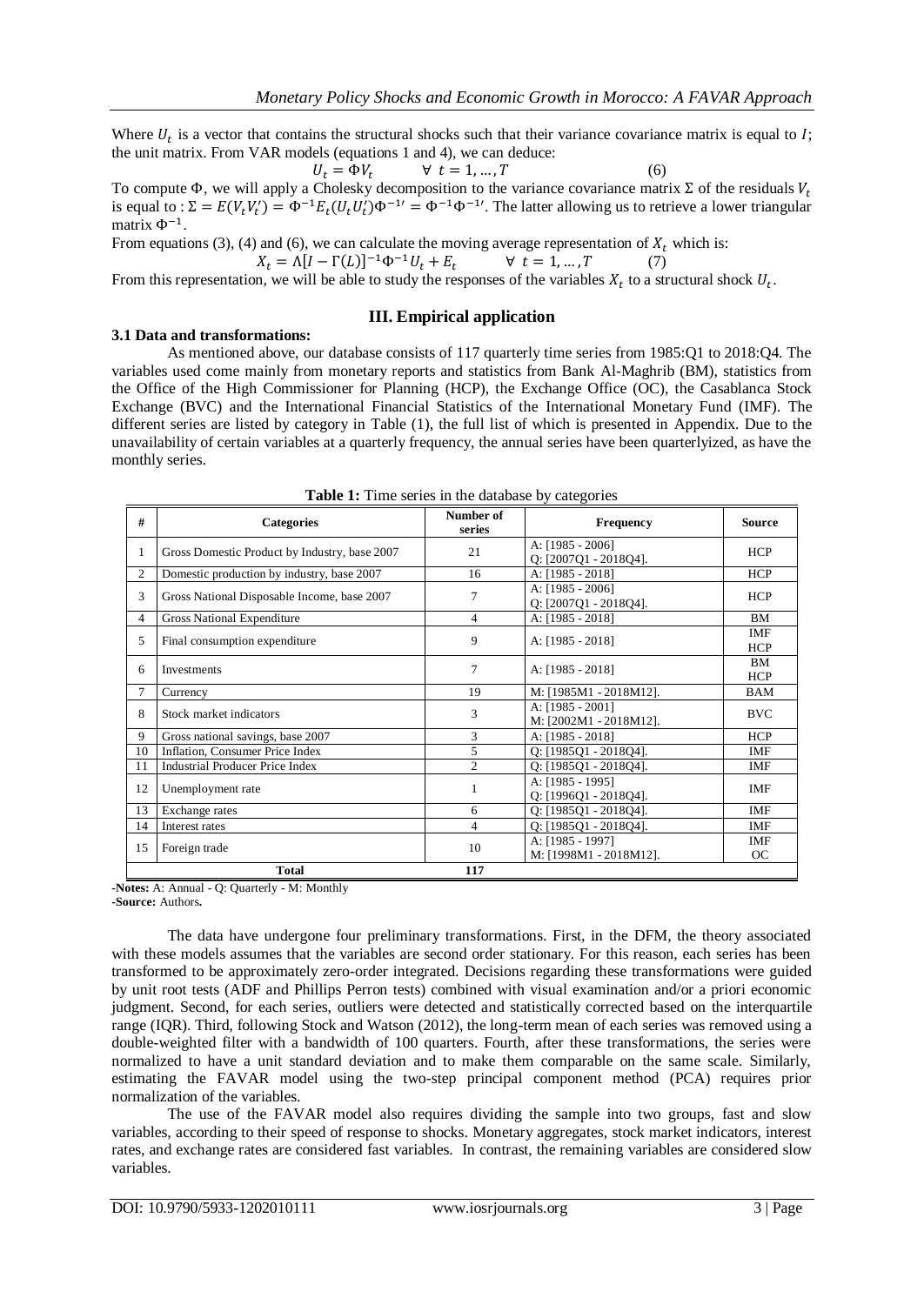#### **3.2 Determination of the number of factors:**

An important step before estimating the FAVAR model is to determine the number of static factors in the complete database. Indeed, we will use the criteria of Bai and Ng (2002) and Ahn and Horenstein (2013) respectively. Table (2) summarizes the factor number statistics: the marginal  $R^2$  of the factors (the numerical values corresponding to the bars in figure (1) showing the scree of eigenvalues), the  $IC_{p2}$  information criterion of Bai and Ng (2002) and the eigenvalue ratio of Ahn and Horenstein (2013).

| <b>Number of static factors</b> | Trace $R^2$ | Marginal trace $R^2$ | $BN-ICp2$ | <b>AH-ER</b> |
|---------------------------------|-------------|----------------------|-----------|--------------|
|                                 | 0,493       | 0.493                | $-0.603$  | 8,286        |
|                                 | 0,553       | 0,060                | $-0,651$  | 1,961        |
| 3                               | 0,583       | 0,030                | $-0.645$  | 1,144        |
| 4                               | 0,609       | 0,027                | $-0.634$  | 1,065        |
| 5                               | 0,634       | 0,025                | $-0.623$  | 1,184        |
| 6                               | 0,655       | 0,021                | $-0.606$  | 1,021        |
| 7                               | 0,676       | 0,021                | $-0.591$  | 1,029        |
| 8                               | 0,696       | 0,020                | $-0.578$  | 1,088        |
| 9                               | 0,714       | 0,018                | $-0.564$  | 1,129        |
| 10                              | 0,731       | 0,016                | $-0,546$  | 1,072        |

|  | <b>Table 2:</b> Estimation of the number of static factors |  |  |  |  |  |
|--|------------------------------------------------------------|--|--|--|--|--|
|--|------------------------------------------------------------|--|--|--|--|--|

**- Notes:** BN-ICp2 refers to the ICp2 information criterion of Bai and Ng (2002). AH-ER is the ratio of Ahn and Horenstein (2013) which is the ratio between the  $i<sup>th + 1</sup>$  and the  $i<sup>th</sup>$  eigenvalue. In each column, the minimum value of BN-ICp2 and the maximum value of the Ahn-Horenstein ratio, which are shown in bold, represent the respective estimates of the number of factors. **- Source:** Authors' calculations.





As shown in figure (1), the dominant contribution to the trace of  $R^2$  of the 117 aggregates comes from the first factor which fully explains 49.3% of the variance of the 117 time series. Nevertheless, there are potentially significant contributions to  $R^2$  from the second and third factors: the marginal  $R^2$  of the second factor over the whole sample is 6%, that of the third factor is 3%. The total  $R^2$  of the first four factors is 61%, a significant increase from the 49.3% explained by the first factor alone. The  $IC_{n2}$  criterion of Bai and Ng (2002) estimates two factors, while the ratio of Ahn and Horenstein (2013) estimates only one factor. Similarly, figure (2) shows how the trace of  $R^2$  increases with the number of principal components (for a maximum of 60 principal components). This ambiguity is often encountered, in which case a judgment has to be made depending on the purpose for which the DFM is used. For the forecasting of economic growth, the sampling error associated with a large number of factors could exceed their predictive contribution. However, we can use more factors for structural analysis using DFMs because it is important that factor innovations cover the space of structural shocks and that the large number of factors capture variation.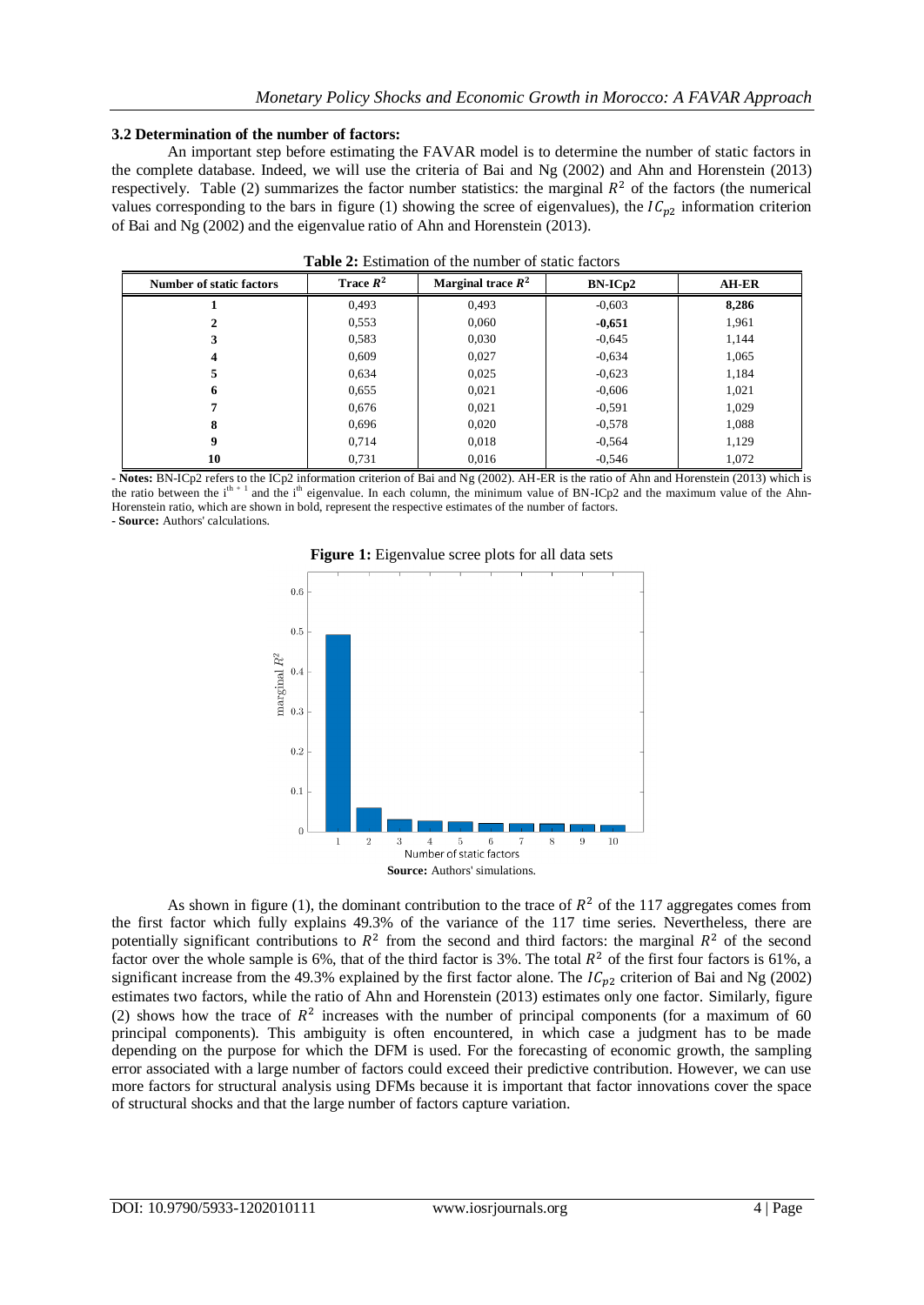

**Figure 2:** Cumulative  $R^2$  as a function of the number of factors

In principle, there are at least two possible reasons why there could be more than one factor. The first possible reason is that there could be a single dynamic factor that manifests itself as multiple static factors. The number of dynamic factors can be estimated from the number of static factors. Then, applying the test of Amengual and Watson (2007) to the data set, with four static factors, it is estimated that there are only two dynamic factors (Table 3). However, the contribution to the  $R^2$  trace of possible additional dynamic factors remains significant in the economic sense, so the estimate of two dynamic factors is suggestive but inconclusive.

| Table 3: Amenguel-Watson's estimate of the number of dynamic factors: BN-ICpi values |  |
|--------------------------------------------------------------------------------------|--|
|                                                                                      |  |

| Number of       | <b>Number of static factors</b> |          |          |          |          |          |          |          |          |          |
|-----------------|---------------------------------|----------|----------|----------|----------|----------|----------|----------|----------|----------|
| dynamic factors |                                 | 2        | 3        | 4        | 5        | 6        | 7        | 8        | 9        | 10       |
|                 | $-0,382$                        | $-0.375$ | $-0,369$ | $-0,362$ | $-0,362$ | $-0.361$ | $-0,361$ | $-0,364$ | $-0.361$ | $-0,364$ |
| $\mathbf{2}$    |                                 | $-0.399$ | $-0,393$ | $-0,383$ | $-0,388$ | $-0,387$ | $-0.386$ | $-0,388$ | $-0,388$ | $-0,382$ |
| 3               |                                 |          | $-0,380$ | $-0,373$ | $-0,379$ | $-0,375$ | $-0,376$ | $-0.377$ | $-0.378$ | $-0,372$ |
| 4               |                                 |          |          | $-0.360$ | $-0,362$ | $-0.356$ | $-0.355$ | $-0,356$ | $-0.359$ | $-0,355$ |
| 5               |                                 |          |          |          | $-0,338$ | $-0.332$ | $-0.331$ | $-0,334$ | $-0.339$ | $-0,337$ |
| 6               |                                 |          |          |          |          | $-0.309$ | $-0.308$ | $-0.312$ | $-0.317$ | $-0.315$ |
| 7               |                                 |          |          |          |          |          | $-0,287$ | $-0.291$ | $-0.297$ | $-0,296$ |
| 8               |                                 |          |          |          |          |          |          | $-0,272$ | $-0,279$ | $-0,278$ |
| 9               |                                 |          |          |          |          |          |          |          | $-0.257$ | $-0,257$ |
| 10              |                                 |          |          |          |          |          |          |          |          | $-0.236$ |

**- Notes:** The values of BN-ICp2 are calculated using the covariance matrix of the residuals of the regression of the variables on the lagged values of the number of static factors in the column, estimated by the principal components.

**- Source:** Authors' calculations.

The second possible reason is that these series vary in response to multiple structural shocks and that their responses to these shocks are sufficiently different that innovations to their common components cover the space of more than one aggregate shock.

## **3.3 Empirical results:**

Using the FAVAR model of equation (4), as Bernanke et al. (2005) and Boivin et al. (2010) do, the aim is to observe the responses of certain macroeconomic variables contained in  $X_t$  to structural shocks associated with the variable contained in  $Y_t$ . Indeed, this FAVAR model offers us the possibility to study the responses of all the variables contained in  $X_t$ , *i.e.* 117 impulse response functions. However, we are only interested in the main indicators of economic growth. In order to choose the global number of lags of a FAVAR model, we will usually use the traditional information criteria. These criteria, calculated on our FAVAR model, for  $Y_t$  represents the money market interest rate (MMIR), allow us to retain an optimal lag of 2. However, for the FAVAR model where  $Y_t$  represents the money supply (M2) the optimal lag found is 4. The evolutions of these two variables, MMIR and M2, are presented respectively in figures (3) and (4).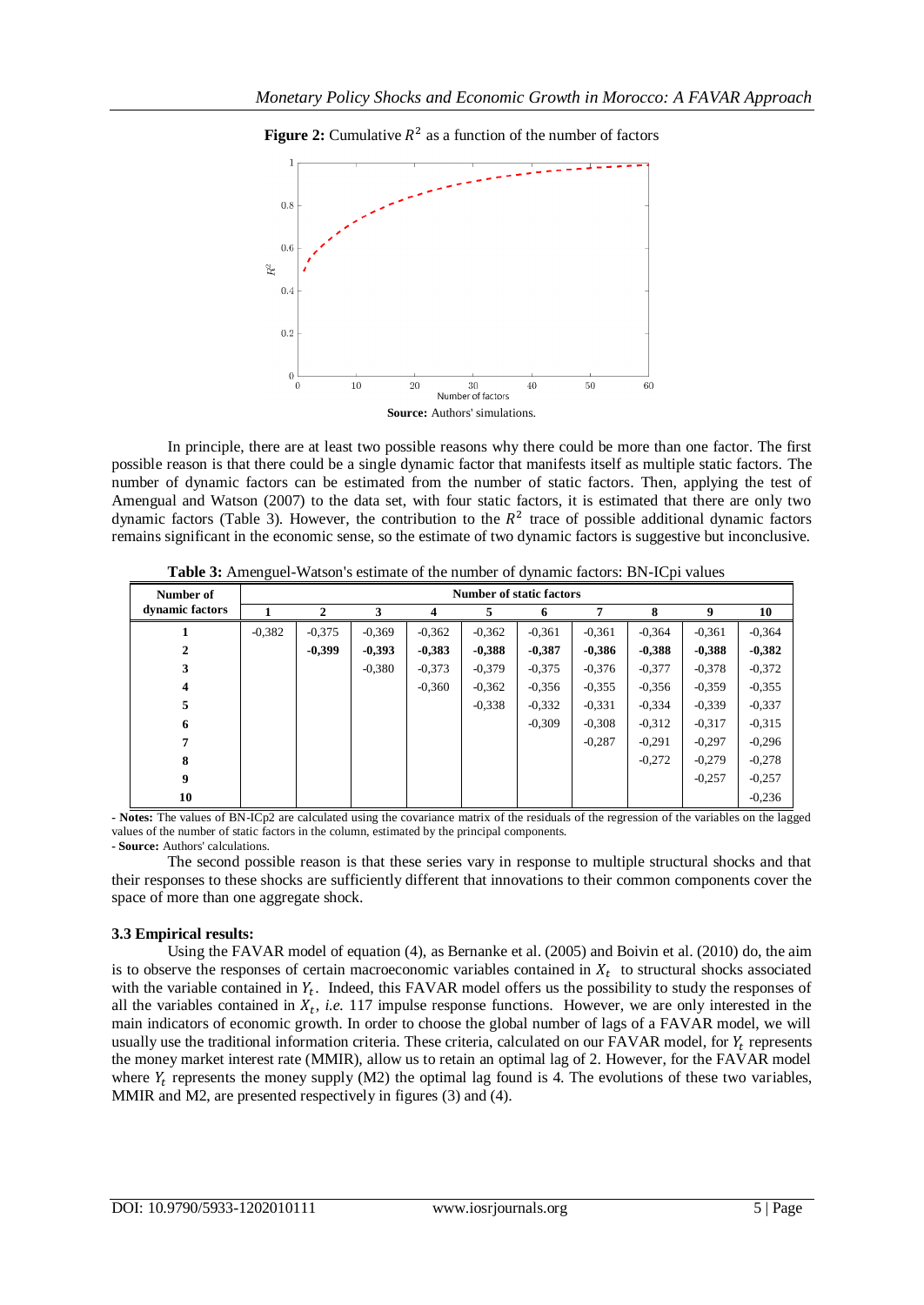

**Figure 4:** M2 Money Supply in Morocco (in logarithm)



In fact, we have chosen this number of lags so that the residues of our FAVAR model can be considered as white noise. Our first FAVAR model therefore has 2 lags, 2 non-observable factors and only one observable factor (normalized first-difference money market interest rate). However, in our second model, where  $Y_t$  represents M2, there are 4 lags, 2 unobservable factors and only one observable factor (the money aggregate M2 in log first-difference and normalized). We therefore simulate the effects of a 25-basis-point increase in the money market interest rate (MMIR) and then in the monetary aggregate M2 (money supply shock) on Moroccan economic growth as measured by the few indicators of GDP by industry.

The impulse responses of variables representative of economic growth, by branch of activity, to these two types of restrictive monetary policy shocks are presented respectively in figures (5) and (6) with 95% confidence intervals. We adopt the boostrap procedure of Kilian (1998) which takes into account the uncertainty of the factor estimates in order to obtain more precise confidence intervals for the response functions of the variables. Indeed, the impulse responses show no significant anomaly.

From figure (5), we observe that the shock of restrictive monetary policy (an increase in the money market interest rate) causes a slight decrease in total GDP and trade GDP, while it causes a remarkable decrease in GDP relative to tertiary activities as early as the second quarter following the shock. The fall in total GDP and trade GDP gradually weakens from the 8th quarter onwards to return to its initial state. However, the other GDP indicators studied show an almost negligible increase.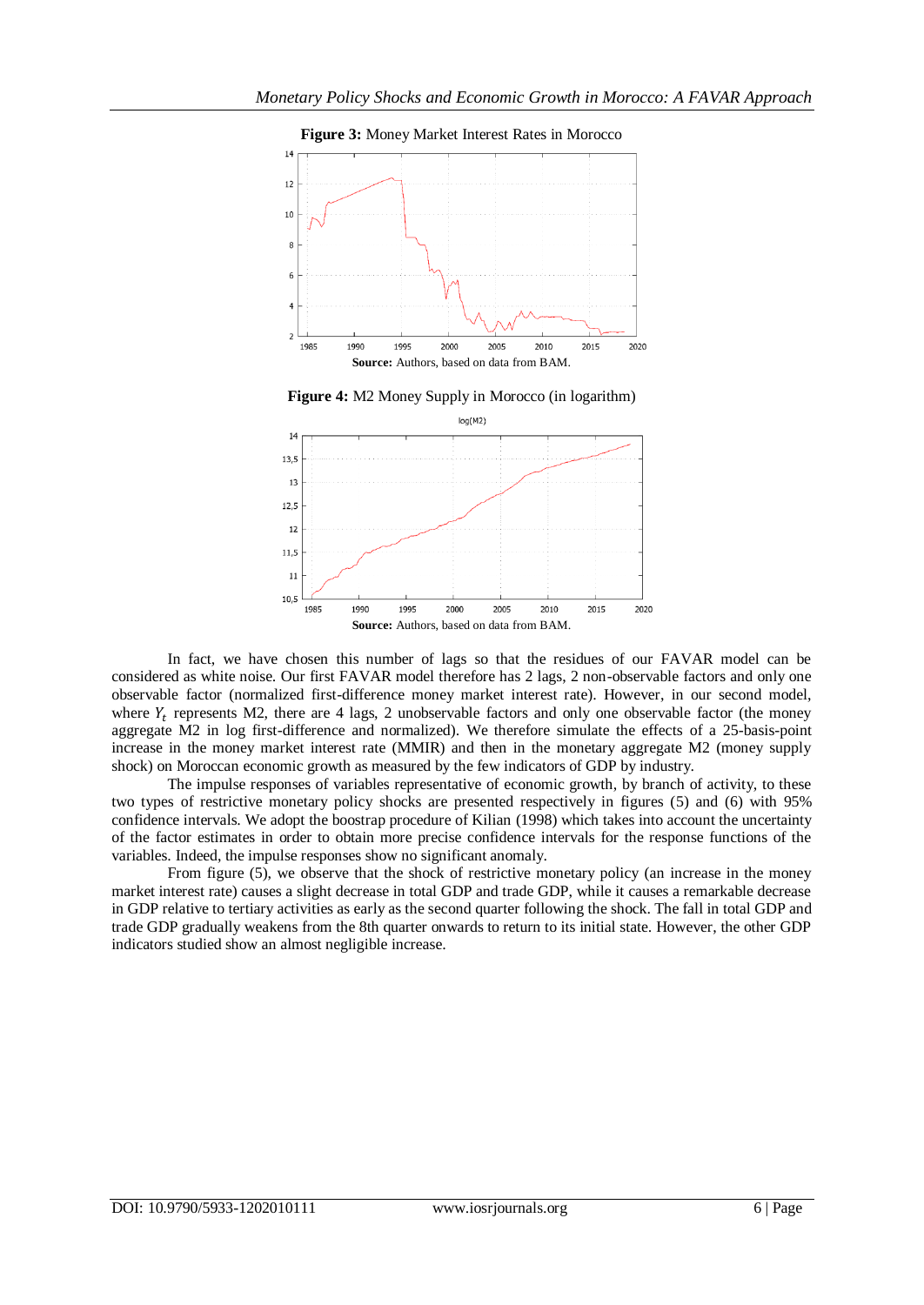

**Figure 5:** Responses of Economic Growth Indicators to a Money Market Interest Rate Shock

**Figure 6:** Responses of Economic Growth Indicators to an M2 Shock



Moreover, in figure (6), the money supply shock (M2 shock) essentially causes a very slight decrease in industrial GDP . On the other hand, we observe a gradual increase in real estate GDP and GDP of financial activities from the 4th quarter onwards. We find almost the same behavior with respect to the GDP for construction and public works, but in a less strong way. The remaining variables do not show strong reactions to this category of monetary policy shock.

Tables (4) and (5) present, respectively for a TIMM and M2 shock, the results of the variance and  $R^2$ decomposition for the economic growth indicators previously illustrated in figures (5) and (6). For each type of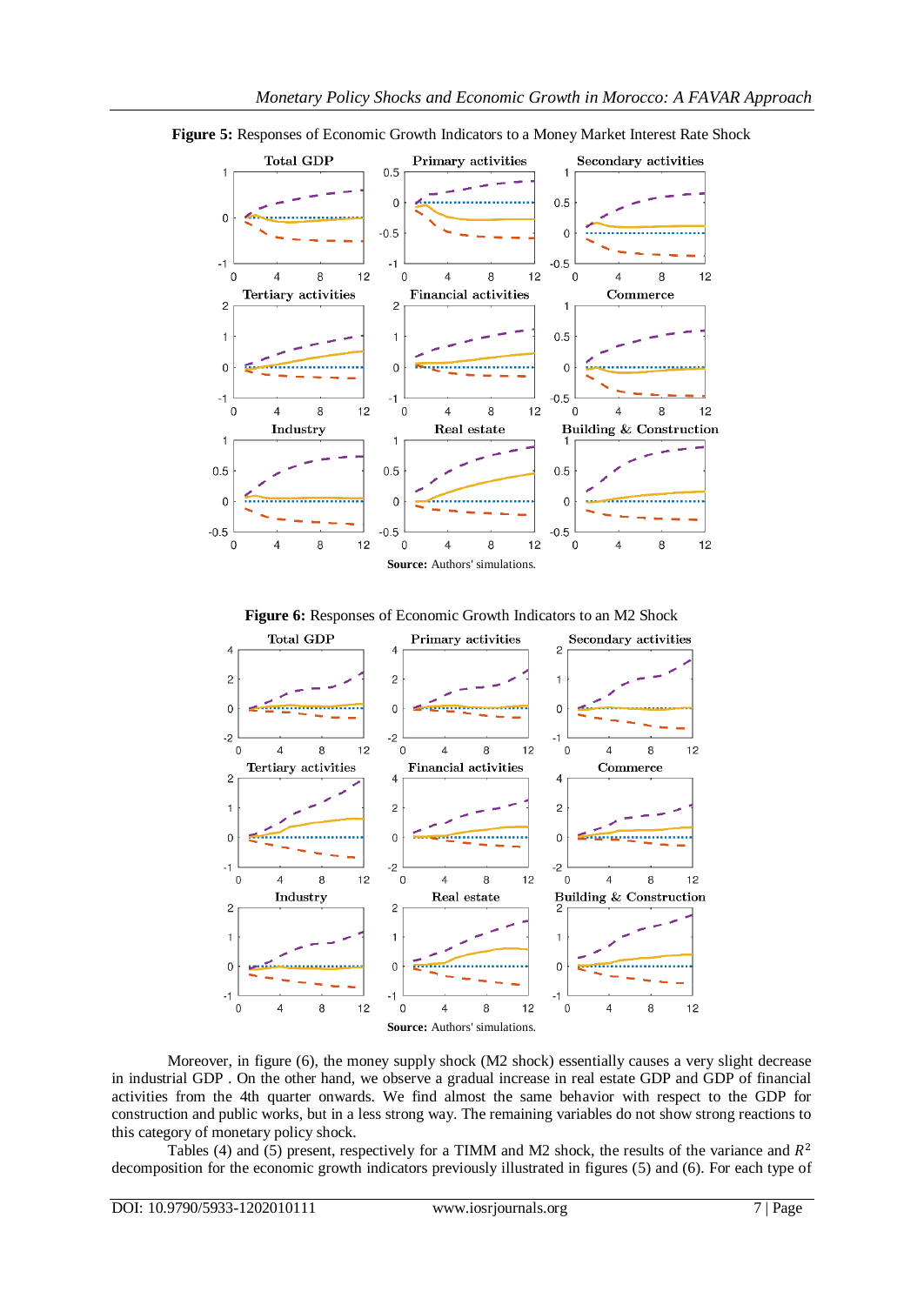shock, the money market interest rate (MMIR) and the money supply (M2), the first column shows the contribution of the monetary policy shock to the variance of the forecast error at a 12-quarter horizon. The second column contains the  $R^2$  of the common component for each of the variables studied.

| <b>THUIL TO</b> THE POIS OF THE GECOMBOSHION OF VALIATICE AND IT OF A THOMAS SHOCK |                               |        |
|------------------------------------------------------------------------------------|-------------------------------|--------|
| Variable                                                                           | <b>Variance decomposition</b> | $R^2$  |
| Total GDP                                                                          | 0,0135                        | 0,8269 |
| Primary activities                                                                 | 0,0325                        | 0,7955 |
| Secondary activities                                                               | 0,0184                        | 0,7424 |
| Tertiary activities                                                                | 0.0312                        | 0,653  |
| Financial activities                                                               | 0,0332                        | 0,5692 |
| Commerce                                                                           | 0,0124                        | 0.4475 |
| Industry                                                                           | 0,0083                        | 0.6029 |
| Real estate                                                                        | 0.0374                        | 0,3400 |
| Building & Construction                                                            | 0.0103                        | 0.1976 |

**Table 4:** Analysis of the decomposition of variance and  $R^2$  of a TIMM shock

**- Notes:** The column entitled "variance decomposition" shows the fraction of the variance of the forecast error, at the 12-quarter horizon, explained by the monetary policy shock.  $R^2$  refers to the fraction of the variance of the variable explained by the common factors. **- Source:** Authors' calculations.

|--|

| Variable                | <b>Variance decomposition</b> | $R^2$  |
|-------------------------|-------------------------------|--------|
| <b>Total GDP</b>        | 0,0144                        | 0,8239 |
| Primary activities      | 0.0119                        | 0,8124 |
| Secondary activities    | 0,0056                        | 0,7079 |
| Tertiary activities     | 0,0332                        | 0,6358 |
| Financial activities    | 0,0278                        | 0,6376 |
| Commerce                | 0,0445                        | 0.4490 |
| Industry                | 0,0172                        | 0,5921 |
| Real estate             | 0.0419                        | 0,3912 |
| Building & Construction | 0.0307                        | 0.2120 |

**- Notes:** The column entitled "variance decomposition" shows the fraction of the variance of the forecast error, at the 12-quarter horizon, explained by the monetary policy shock.  $R^2$  refers to the fraction of the variance of the variable explained by the common factors. **- Source:** Authors' calculations.

Indeed, the contribution of the money market interest rate shock (MMIR) to the variance of the forecast error is between 1.03% and 3.74%. In particular, this shock explains respectively 1.35%, 3.32% and 3.74% of the forecast error of total GDP, GDP of financial activities and real estate GDP. On the other hand, the contribution of the M2 shock is between 0.56% (GDP of secondary activities) and 4.45% (GDP - trade). This suggests that the effects of these two monetary policy shocks on economic growth are relatively small.

The  $R^2$  analysis indicates that the  $R^2$  of GDP construction, GDP real estate and GDP trade are particularly low, suggesting that we should have less confidence in the estimates of the impulse response of these variables. However, the variance of the factors estimated in the FAVAR model explains a large percentage of the variance of the remaining variables.

## **IV. Conclusion**

The use of the FAVAR models is all the more relevant because of the use of a rich database, which allowed us to analyze the responses of some representative indicators of economic growth to monetary policy shocks (money market interest rate and money supply shocks) in Morocco.

Overall, the FAVAR model simulations show that monetary policy shocks influence the evolution of the main indicators of economic growth. Indeed, the analysis of impulse responses shows that the effect of a tightening of monetary policy (money market interest rate shock) leads, in the second quarter following the shock, to a decline in total GDP, GDP of primary activities, GDP of tertiary activities, and GDP of trade. On the other hand, the money supply shock (M2 shock) essentially leads to a decrease in GDP Industry. The overall decline in GDP in response to these two types of monetary policy shocks, in the short run, therefore suggests that they have a clearly negative impact on economic growth.

Finally, there is one area for improvement that deserves to be studied. This involves combining the FAVAR models and the time-varying parameter approach (Time-Varying FAVAR) in order to shed light on the question of whether the transmission mechanism of monetary policy shocks in Morocco has changed over time and, if so, how.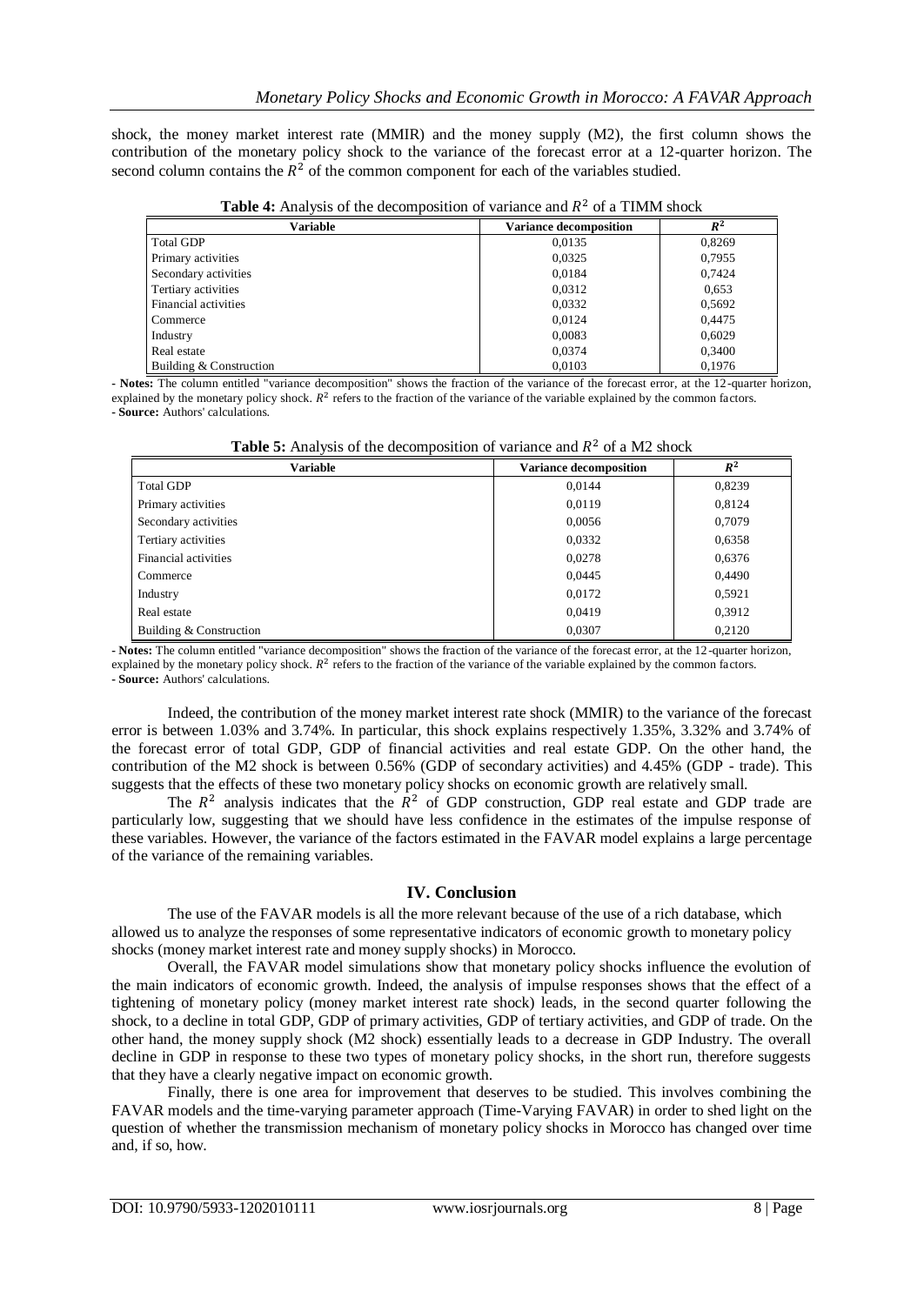#### **References**

- [1]. Ahn, S. C., & Horenstein, A. R. Eigenvalue ratio test for the number of factors. Econometrica. 2013. 81(3), 1203–1227.
- [2]. Amengual, D., & Watson, M. W. Consistent Estimation of the Number of Dynamic Factors in a Large N and T Panel. Journal of Business & Economic Statistics. 2007. 25(1), 91–96.
- [3]. Bai, J., & Ng, S. Determining the Number of Factors in Approximate Factor Models. Econometrica. 2002. 70(1), 191–221.
- [4]. Bernanke, B. S., Boivin, J., & Eliasz, P. Measuring the Effects of Monetary Policy: A Factor-Augmented Vector Autoregressive (FAVAR) Approach. The Quarterly Journal of Economics. 2005. 120(1), 387–422.
- [5]. Boivin, J., Giannoni, M., & Stevanovic, D. Monetary Transmission in a Small Open Economy: More Data, Fewer Puzzles. INTL: Economic & Financial Issues (Topic). 2010.
- [6]. Kilian, L. Small-Sample Confidence Intervals for Impulse Response Functions. The Review of Economics and Statistics. 1998. 80(2), 218–230.
- [7]. Stock, J. H., & Watson, M. W. Chapter 8 Dynamic Factor Models, Factor-Augmented Vector Autoregressions, and Structural Vector Autoregressions in Macroeconomics (J. B. Taylor & H. Uhlig, Eds.; Vol. 2, pp. 415–525). 2016. Elsevier.
- [8]. Stock, J. H., & Watson, M. W. Disentangling the Channels of the 2007–09 Recession. Brookings Papers on Economic Activity. 2012. 81–135.
- [9]. Stock, J. H., & Watson, M. W. Implications of Dynamic Factor Models for VAR Analysis (Working Paper No. 11467). 2005. National Bureau of Economic Research.

#### **Appendix: Data Description**

The database is composed of 117 time series at quarterly frequency from 1985:Q1 to 2018:Q4. "Fast" variables are denoted with an asterisk (\*), the remaining block of variables is considered "slow". The transformation of the variables to make them stationary is done according to the transformation codes (TC) below:

- No transformation:  $X_{it} = Y_{it}$
- First difference:  $X_{it} = \Delta Y_{it}$
- Second difference:  $X_{it} = \Delta^2$
- Logarithm  $X_{it} = \log Y_{it}$
- First difference of logarithm:  $X_{it} = \Delta \log Y_{it}$
- Second difference of logarithm:  $X_{it} = \Delta^2$ l

| #              | <b>Mnemonic</b>                                                | <b>Description</b>                                          | TC             |  |  |  |  |
|----------------|----------------------------------------------------------------|-------------------------------------------------------------|----------------|--|--|--|--|
|                | Gross Domestic Product by branch of activity, base 2007 (MMAD) |                                                             |                |  |  |  |  |
| 1              | <b>TGDP</b>                                                    | Gross Domestic Product (Total)                              | 5              |  |  |  |  |
| $\overline{2}$ | <b>GDPFIA</b>                                                  | GDP: Financial and insurance activities                     | 5              |  |  |  |  |
| 3              | <b>GDPPA</b>                                                   | GDP: Primary Activities                                     | 5              |  |  |  |  |
| $\overline{4}$ | <b>GDPGPASS</b>                                                | GDP: General public administration and social security      | 5              |  |  |  |  |
| 5              | <b>GDPSA</b>                                                   | GDP: Secondary activities                                   | 5              |  |  |  |  |
| 6              | <b>GDPONFS</b>                                                 | GDP: Other Non-Financial Services                           | 5              |  |  |  |  |
| $\overline{7}$ | <b>GDPTA</b>                                                   | GDP: Tertiary activities                                    | 5              |  |  |  |  |
| 8              | <b>GDPBPW</b>                                                  | GDP: Building and Public Works                              | 5              |  |  |  |  |
| 9              | <b>GDPT</b>                                                    | GDP: Trade                                                  | 5              |  |  |  |  |
| 10             | <b>GDPEGW</b>                                                  | GDP: Electricity, gas and water                             | 5              |  |  |  |  |
| 11             | <b>GDPEHSA</b>                                                 | GDP: Education, Health and Social Action                    | 5              |  |  |  |  |
| 12             | <b>GDPEP</b>                                                   | GDP : excluding primary                                     | 5              |  |  |  |  |
| 13             | <b>GDPHR</b>                                                   | GDP: Hotels and restaurants                                 | 5              |  |  |  |  |
| 14             | <b>GDPEI</b>                                                   | GDP: Extraction industry                                    | 5              |  |  |  |  |
| 15             | <b>GDPRERBS</b>                                                | GDP: Real estate, rentals and business services             | 5              |  |  |  |  |
| 16             | <b>GDPMI</b>                                                   | GDP: Manufacturing industry                                 | 5              |  |  |  |  |
| 17             | <b>GDPTPS</b>                                                  | GDP: Taxes on products net of subsidies                     | 5              |  |  |  |  |
| 18             | <b>GDPPT</b>                                                   | GDP: Post and telecommunications                            | 5              |  |  |  |  |
| 19             | <b>GDPTI</b>                                                   | <b>GDP: Total Industries</b>                                | 5              |  |  |  |  |
| 20             | <b>GDPT</b>                                                    | GDP: Transportation                                         | 5              |  |  |  |  |
| 21             | <b>GDPNA</b>                                                   | GDP: non-agricultural AV                                    | $\overline{5}$ |  |  |  |  |
|                |                                                                | National production by branch of activity, base 2007 (MMAD) |                |  |  |  |  |
| 22             | <b>NPTBL</b>                                                   | NP: Total business lines                                    | 5              |  |  |  |  |
| 23             | <b>NPGPASS</b>                                                 | NP: General Public Administration and Social Security       | 5              |  |  |  |  |
| 24             | <b>NPFIA</b>                                                   | NP: Financial and Insurance Activities                      | 5              |  |  |  |  |
| 25             | <b>NPPA</b>                                                    | NP: Primary Activities                                      | 5              |  |  |  |  |
| 26             | <b>NPONFS</b>                                                  | NP: Other Non-Financial Services                            | 5              |  |  |  |  |
| 27             | <b>NPBPW</b>                                                   | NP: Building and Public Works                               | 5              |  |  |  |  |
| 28             | <b>NPT</b>                                                     | NP: Trade                                                   | 5              |  |  |  |  |
| 29             | <b>NPEGW</b>                                                   | NP: Electricity, gas and water                              | 5              |  |  |  |  |
| 30             | <b>NPEHSA</b>                                                  | NP: Education, Health and Social Action                     | 6              |  |  |  |  |
| 31             | <b>NPHR</b>                                                    | NP: Hotels and Restaurants                                  | 5              |  |  |  |  |
| 32             | <b>NPEI</b>                                                    | NP: Extraction Industry                                     | 5              |  |  |  |  |
| 33             | <b>NPRERBS</b>                                                 | NP: Real Estate, Rental and Business Services               | 6              |  |  |  |  |
| 34             | <b>NPMI</b>                                                    | NP: Manufacturing Industry                                  | 5              |  |  |  |  |
| 35             | <b>NPPT</b>                                                    | NP: Post and Telecommunications                             | $\overline{5}$ |  |  |  |  |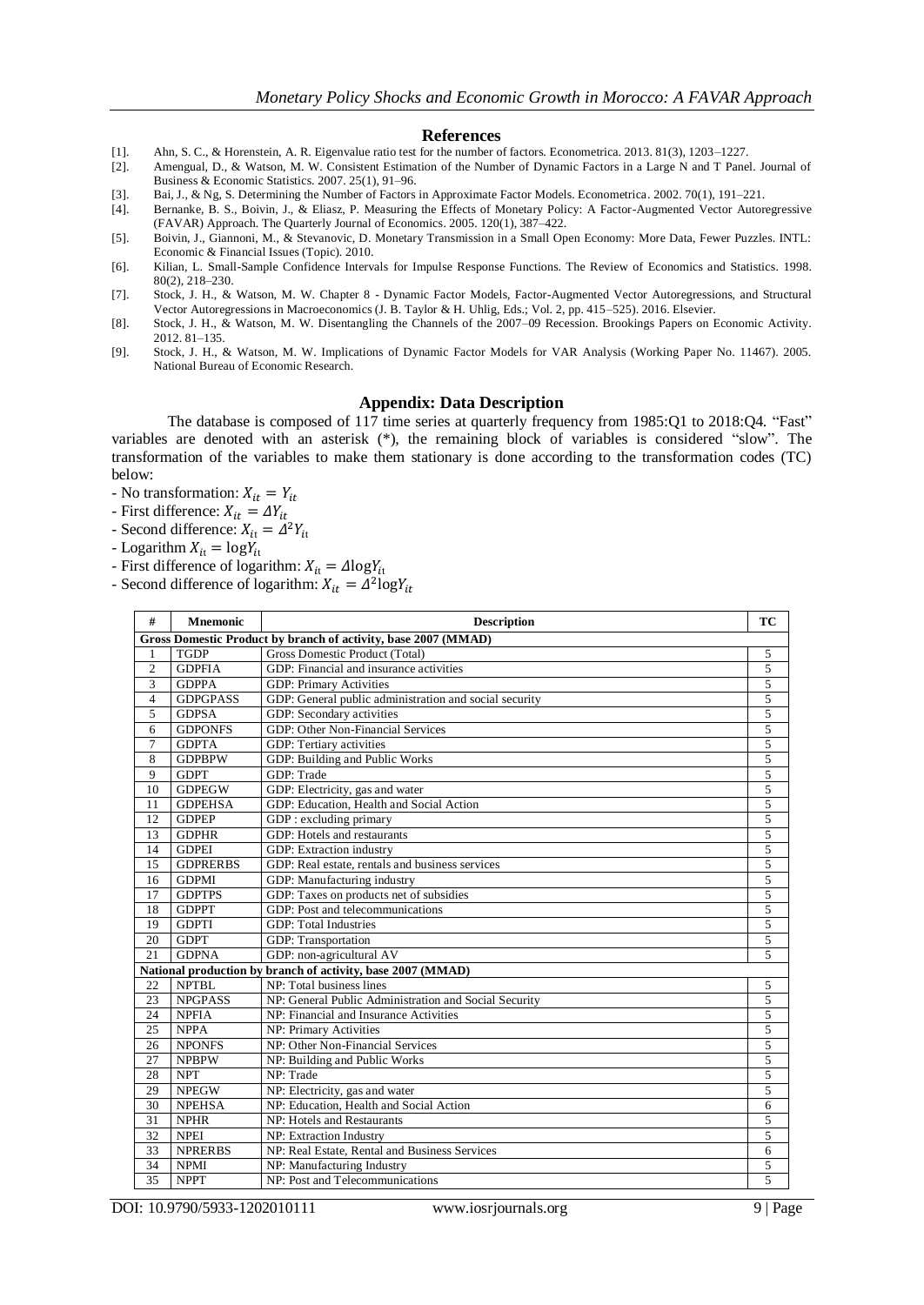| 36       | <b>NPRPOEP</b>                                   | NP: Refining of Petroleum and Other Energy Products                   | $\overline{2}$ |
|----------|--------------------------------------------------|-----------------------------------------------------------------------|----------------|
| 37       | <b>NPT</b>                                       | NP: Transportation                                                    | 5              |
|          |                                                  | Gross National Disposable Income, base 2007 (In million MAD)          |                |
| 38       | FCE                                              | Final consumption expenditure                                         | 5              |
| 39       | FCEGG                                            | Final consumption expenditure general government                      | 5              |
| 40       | <b>HFCE</b>                                      | Household final consumption expenditure                               | 2              |
| 41       | <b>GNI</b>                                       | <b>Gross National Income</b>                                          | $\overline{c}$ |
| 42       | <b>GNDI</b>                                      | Gross National Disposable Income                                      | $\overline{c}$ |
| 43<br>44 | <b>NPIES</b>                                     | Net property income from external sources                             | 2<br>5         |
|          | <b>NCTA</b>                                      | Net current transfers from abroad                                     |                |
| 45       | <b>Gross National Expenditure</b><br><b>GNED</b> | Gross national expenditure deflator                                   | 2              |
| 46       | <b>GNECU</b>                                     | Gross national expenditure (units of local currency in current)       | 5              |
| 47       | <b>GNECO</b>                                     | Gross national expenditure (local currency units in constant dollars) | 5              |
| 48       | <b>GNEGDP</b>                                    | Gross national expenditure (% of GDP)                                 | 2              |
|          | <b>Final consumption expenditure</b>             |                                                                       |                |
| 49       | <b>FCECU</b>                                     | Final consumption expenditure (current MAD)                           | 5              |
| 50       | <b>FCECO</b>                                     | Final consumption expenditure (constant MAD)                          | 5              |
| 51       | <b>HDCCU</b>                                     | Household final consumption at current prices                         | 5              |
| 52       | <b>FCEHNGDP</b>                                  | Final consumption expenditure of households and NPISHs (% of GDP)     | $\overline{c}$ |
| 53       | <b>FCENNCU</b>                                   | Final consumption expenditure, nominal, national currency             | 5              |
| 54       | <b>FCENGDP</b>                                   | Final consumption expenditure, nominal, ratio to GDP, percentage      | $\overline{c}$ |
| 55       | <b>FCEPSN</b>                                    | Final consumption expenditure, private sector, nominal, MAD           | $\overline{c}$ |
| 56       | FCEGDP                                           | Final consumption expenditure (% of GDP)                              | $\overline{2}$ |
| 57       | <b>FCEPS</b>                                     | Final consumption expenditure, public sector, MAD                     | 5              |
|          | <b>Investments</b>                               |                                                                       |                |
| 58       | <b>INVR</b>                                      | Investment rate                                                       | 2              |
| 59       | <b>GIR</b>                                       | Gross investment rate                                                 | $\overline{2}$ |
| 60       | <b>FDINI</b>                                     | Foreign direct investment, net inflows (% of GDP)                     | 2              |
| 61       | <b>FDINO</b>                                     | Foreign direct investment, net outflows (% of GDP)                    | 2              |
| 62       | <b>GFCFGR</b>                                    | Gross fixed capital formation (% growth)                              | $\overline{2}$ |
| 63       | <b>GFCFCO</b>                                    | Gross fixed capital formation (constant MAD)                          | 5              |
| 64       | <b>GFCFCU</b>                                    | Gross fixed capital formation (current MAD)                           | 5              |
|          | <b>Currency (In MMAD)</b>                        |                                                                       |                |
| 65       | $M1*$                                            | M1                                                                    | 5              |
| 66       | $M2*$                                            | M <sub>2</sub>                                                        | 5              |
| 67       | $M3*$                                            | M <sub>3</sub>                                                        | 5              |
| 68       | $ORA*$                                           | Official reserve assets                                               | 2              |
| 69       | $BCC*$                                           | Banknotes and coins in circulation                                    | 5              |
| 70       | TACVB*                                           | Term accounts and cash vouchers with banks                            | 2              |
| 71       | $SAB*$                                           | Savings accounts with banks                                           | $\overline{4}$ |
| 72       | FCIR*                                            | <b>Fiduciary Circulation</b>                                          | 5              |
| 73       | NRBAM*                                           | Net receivables from BAM                                              | 2              |
| 74       | $REC*$                                           | Receivables                                                           | 2              |
| 75       | DDEP*                                            | Demand deposit                                                        | 2              |
| 76       | SDBAM*                                           | Sight deposits with BAM                                               | $\overline{c}$ |
| 77       | SDBKS*                                           | Sight deposits with banks                                             | 2              |
| 78       | DDEPTR*                                          | Demand deposits with the Treasury                                     | $\overline{2}$ |
| 79       | CBKS*                                            | Cash at banks                                                         | $\overline{c}$ |
| 80       | $COMM*$                                          | Commitments                                                           | $\overline{c}$ |
| 81       | SINV*                                            | <b>Sight Investments</b>                                              | 5              |
| 82       | NIRES*                                           | <b>Net International Reserves</b>                                     | 2              |
| 83       | OMASS*                                           | Other monetary assets                                                 | 2              |
|          | <b>Stock market indicators</b>                   |                                                                       |                |
| 84       | SETUR*                                           | Stock exchange turnover (In MMAD)                                     | 2              |
| 85       | $MCAP*$                                          | Market capitalization (in millions of MAD)                            | 2              |
| 86       | $DIVD*$                                          | Dividends (In Millions of MAD)                                        | 5              |
|          |                                                  | Gross national savings, 2007 base (in millions of Moroccan dirhams)   |                |
| 87       | <b>GNS</b>                                       | Gross national savings                                                | 2              |
| 88       | $\mathrm{GDS}$                                   | Gross domestic savings                                                | 2              |
| 89       | <b>EXTS</b>                                      | External savings                                                      | 2              |
|          | <b>Inflation, Consumer Price Index</b>           |                                                                       |                |
| 90       | <b>INFGDP</b>                                    | Inflation, GDP deflator (in %)                                        | 2              |
| 91       | <b>INFCP</b>                                     | Inflation, consumer prices (in %)                                     | 1              |
| 92       | <b>CPI</b>                                       | Consumer Price Index $(2010 = 100)$                                   | $\overline{4}$ |
| 93       | <b>CPIPY</b>                                     | CPI, Corresponding period of the previous year (in %)                 | 2              |
| 94       | <b>CPOPP</b>                                     | CPI, Previous period (in %)                                           | 1              |
|          | Industrial producer price index                  |                                                                       |                |
| 95<br>96 | <b>IPPIMAN</b>                                   | Industrial producer price index, manufacturing                        | 2<br>2         |
|          | <b>IPPIMIN</b>                                   | Industrial producer price index, mining                               |                |
|          | <b>Unemployment</b> rate                         |                                                                       |                |